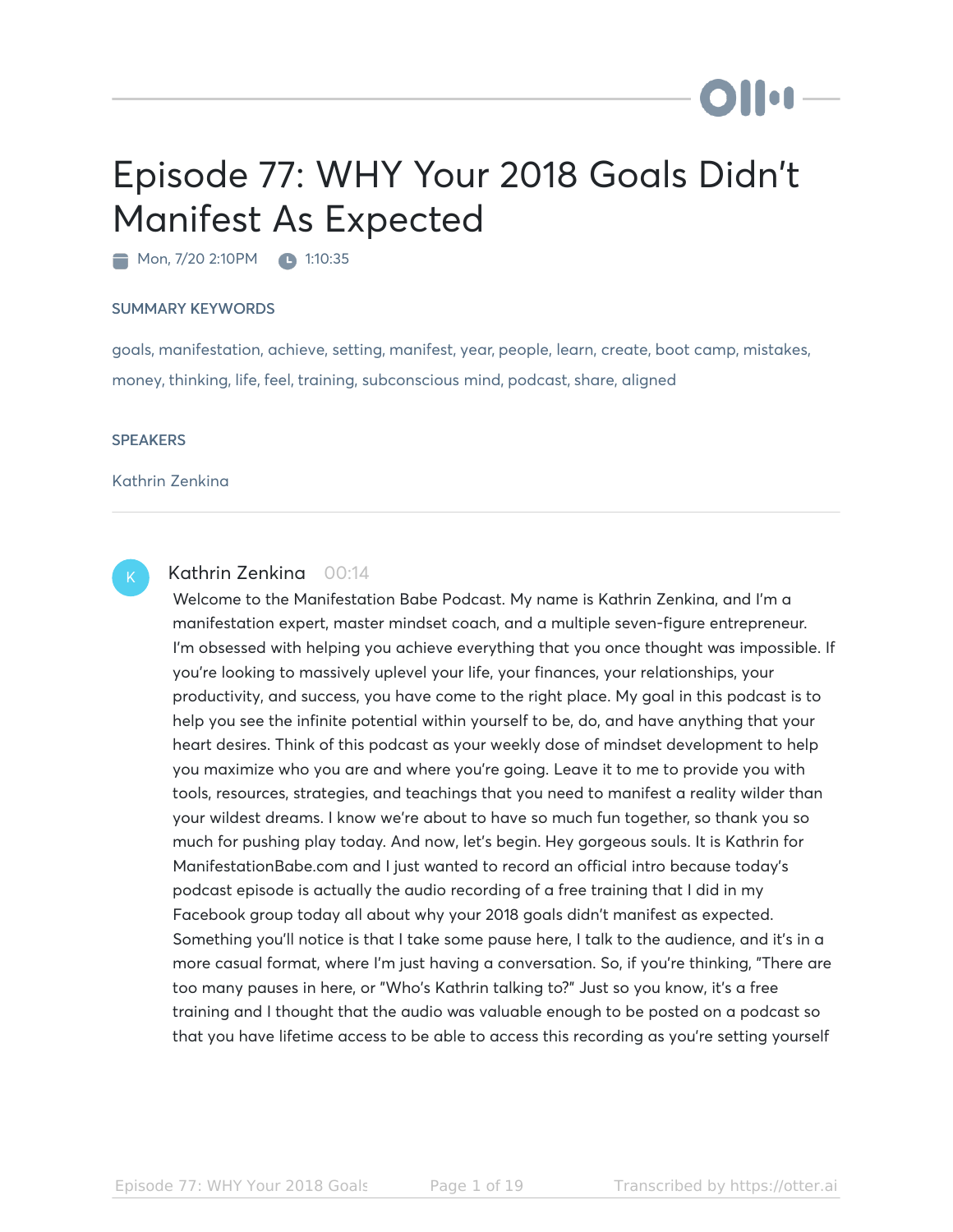up for 2019. I want you to learn from the mistakes that I shared on here. So, it's really good info; and without further ado, here's the episode. Hello gorgeous souls. It is Kathrin for ManifestationBabe.com. Today, I promised my Facebook group that I'm going to be doing a free pop-up training. It's a free one-hour training that's all about goal-setting and how to absolutely crush the year of 2019. Here's the thing; it is already December 6, and we have 25 or 26 days left of 2018 year; and some of us are in that place of reflection. Some of are really busy prepping for Christmas prepping and the holidays, but some of us are in this place of reflection where we are looking back. Some of us are not even remembering what we promised ourselves we were going to do; what we were going to accomplish; what we were going to achieve; what we were going to stay true to; what we were going to experience in 2018. Some of us don't even remember what we even wrote down, said to ourselves, or agreed to ourselves in January. Some of us may have remembered, but have been living from this place of regret, feeling like they failed the year of 2018. They gave up back in August or September, saying, "You know what? Forget it. There are only three or four months left of the year, and so it doesn't matter. I'll try again next year." Some of you might have said, "I am good. I still have 20-something days left. I got this. I'm going to learn from all my mistakes. I am going to really reflect on the things that went well, the things that didn't go so well, and how far I actually am from my 2018 goals, and I'm going to use that to absolutely crush 2019." So, for today's training, I'm speaking to those of you who didn't have 2018 really go your way. Your goals may have not manifested as expected. I want to share with you why. I want to give you answers. I want to share with you the reasons that I believe, based on personal experience, coaching so many women, and helping so many women and men not only just set goals for themselves, but absolutely crush it in a way that's aligned with manifestation; not just brute force, hustle, and grind, making it happen no matter what, but in a way where your internal state is in such certainty, that the universe has no choice but to pour energy your way and into those goals, allowing you to achieve them. Coming from a place where I used to do it totally incorrectly - and I don't know about you guys, but I've been a goalsetter since Middle or High School. I don't know about you, but I've always loved New Year's Eve. I am a sucker for New Year's Eve. For some reason, it's the one time a year when people are excited about their lives. They have this air of, "I screwed up this year. We're going to do it better next year." Everyone just has so much hope and a vision for the first time again - for the first time in that year, once again, they have a vision, and they're crystal clear and excited. I thrive off that energy because that's what I do for a living. For a living, I want to put as many people into that excited state as possible about their lives, their vision, their year, and their entire lives. And so, for me, New Year's Eve has always been a time of celebration, a time of reflection, and a time of "Fuck yeah, we are going to crush it." And so, every single New Year's Eve, I felt that same excitement about my life. It wasn't until 2017 that my New Year's goals actually started to manifest. They started to manifest so much faster. I literally achieved all my 2017 goals by July; I achieved them all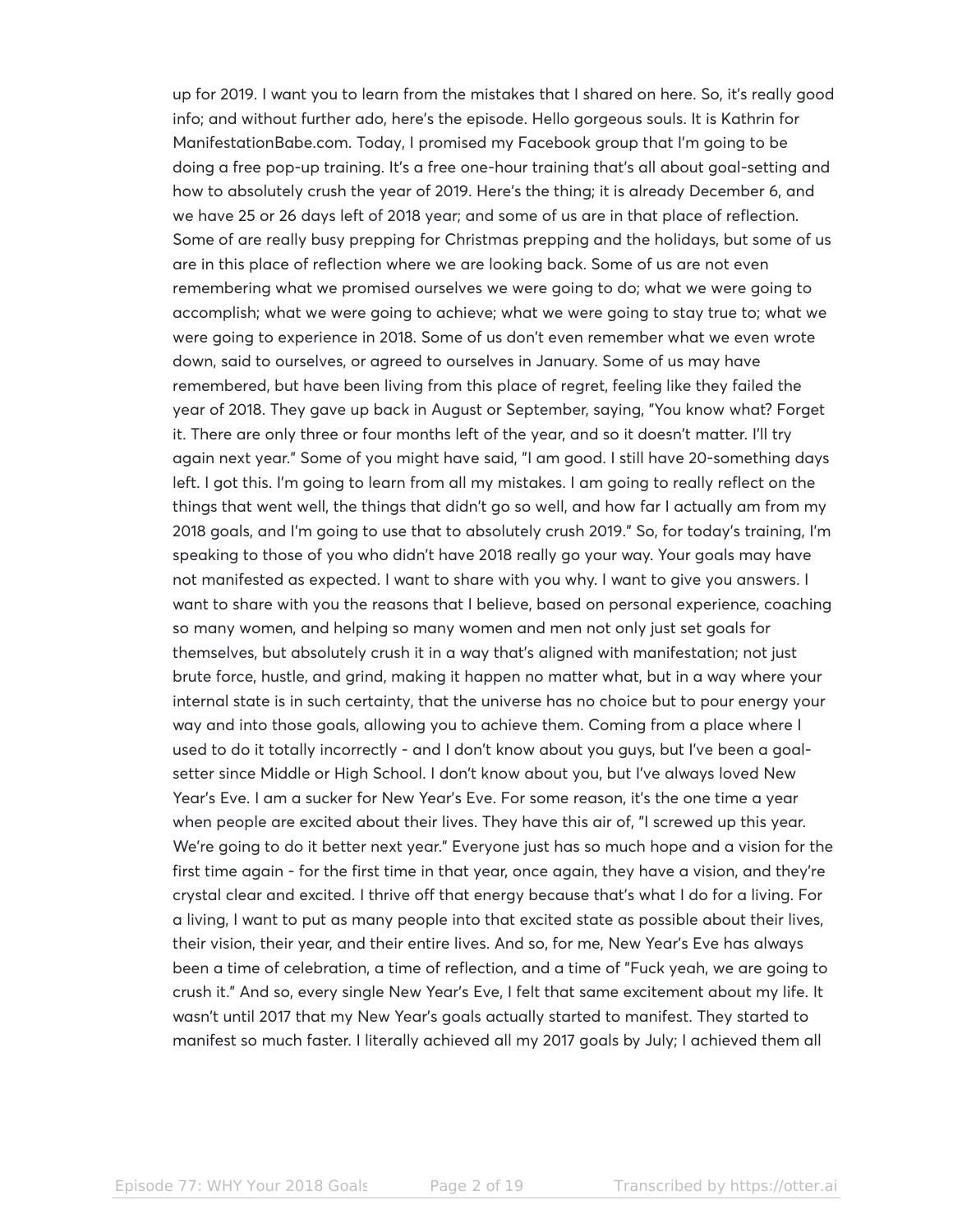my 2018 goals, but I didn't just achieve them. I literally doubled and tripled the goals that I set for myself. And so, I want to share with you what you've probably been doing wrong. I also want to share with you an opportunity to make it right. We're going to have so much fun today. You will have a-ha! moments and breakthroughs, and be like, "Okay, that makes sense." I'm going to be sharing some information with you that might be contradictory to anything you've ever believed or anything you've ever heard from the traditional sense of success goal-setting; in terms of "This is what successful people do; this is how they do it; this is how they plan; this is how they reverse engineer all their goals." And I want to let you know that you don't have to do any of that. I'm going to show you a much easier way, where you are just committing to your part, but allowing the limitless universe to take over and help you. How does that sound? Now, because this is a more casual training - and I will be putting this on the podcast, so I do have my microphone hooked up. I might have to edit some parts out - but I just want to chat with you guys. I want to, first of all, know where you are tuning in from, and why you are here. I know on Instagram, you guys are more random; on Facebook, I shared with you that I will be doing this training. And so, I just want to know, what are you most excited about in terms of 2019? What are you committed to changing from 2018? Did you achieve your goals as expected, or not? Why are you here? Yes. "Hello, hello." "Hiiii from Utah. I'm here because I love learning from you." Well, I appreciate that. I really do. "Congratulations married lady!" Yes, I did get married this week. Most people don't know because my actual wedding is in Costa Rica on New Year's Eve. Of course, here you go, here's my excitement again. Doing the whole New Year's Eve thing and goal-setting, but also celebrating a marriage and having my wedding ceremony on New Year's Eve. Of course. I feel like I'm the only person in the world who would do that. It's such a crazy time of year to have a wedding ceremony, but we're just going to go with it. "Yay! Long Island, New York. I'm building an empire." I hope you're building an f-empire. Do you guys like my shirt? "Yay! Nisha from Dubai." "Los Angeles, I'm a newbie and I'm excited to learn." Newbies, you're going to love this. Those of you who are already experienced with the manifestation process and the goal-setting process, I just want to share with you the most common pitfalls and mistakes so that you can achieve your goals so much faster. I don't want you to wait until December. I want you to have grand vision for your life and accomplish it within the next six months; so that when you're in the second half of 2019, you'll be saying, "Wow, this is amazing, What else can I accomplish? What else can I achieve? How much more freedom can I create? How much more financial freedom can I create? How much more happiness can I create? How many more experiences can I have? How many more adventures can I create for myself?" So, I want you to really, fully enjoy 2019. By the way, if you're on Instagram, the reason why my iPad is a little higher right now, and probably tilted, is because I'm charging it at the same time because I don't want this livestream to die on you. So, if you're a little sideways, or I'm a little sideways to you, that's probably why. As soon as I get enough charge, I'll take it out and we'll sort that out. Yay, those of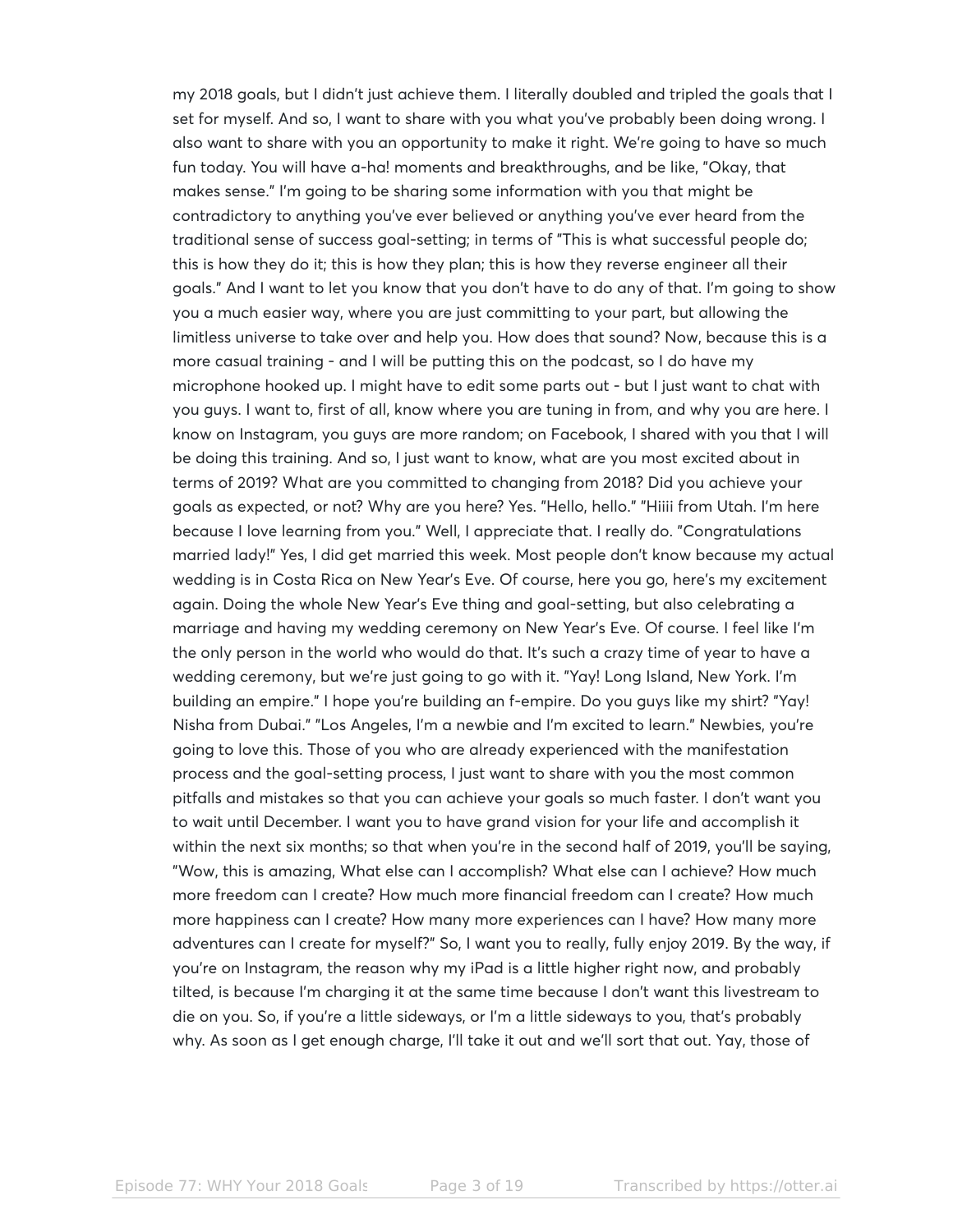you on Facebook. Awesome. You guys are from Canada, US, Indiana. Tampa. "Woohoo from Costa Rica!" Yay! It's so exciting. So, so exciting. So, just a quick backstory about why I'm so passionate about this. I remember it my whole life, but I remember distinctly from 2015 to 2016, on New Year's, I literally went against all the advice I'm going to give you today. I made every single mistake in my book, and I went on Canva - for those of you who are not familiar with Canva, Canva is this website you can go to where you can create beautiful graphic images for your business, social media, Pinterest, or any kind of graphics for your business - and this is what I use as the digital software to build my vision boards. I remember from 2015 to 2016, on New Year's Eve, I would go on Canva and make the most extensive vision board you've ever seen. I'd probably put 50 things on there and write out what everything means to me. "This is what I'm accomplishing; this is what I'm going to have." I put a mansion on there. This is my 2016 goal and I put a mansion on there, a private plane, I'm going to own a Designer Clothes company, I'm going to make X amount of dollars, I'm going to move here, I'm going to travel here. It was just boom, boom, boom, everything. I was so excited because for someone who just started refreshing her knowledge in manifestation and what's possible for her life, I was in this place of "If what every other manifestation teacher says is true, then all this is going to manifest this year." Talk about expectations. I was just so excited that it was all going to happen. What ended up happening is that about a week later, I was so obsessed with this vision board, I would stare at it every day. The monkey chatter started to come in, where I would start to think, "Well, in order to do this, you already should have been this far. If you plan to make \$3 million this year, then you should have already made 10K by January 6. If you plan on owning a private plan, then you should have already flown First Class somewhere, because obviously that's the next step." I started to obsess with the "How;" and because I didn't quite believe in this vision - of course, it's way too far-fetched, not that it's not possible to have all those things in a year, but it's because I put human self-imposed limitations. "In order to have this, this is what I have to give up; in order to have this, this is what I should have accomplished by now; in order to have this, this is what this person is going to think of me." I just got so in my own way, to the point where my vision board gave me a full-blown anxiety panic attack. And I just deleted the whole thing. I took everything I wrote down, ripped it apart, and said, "Fuck this. This is way too stressful. I don't want any of it anymore." And so, I already got in my way, I did it all wrong, I gave myself way too many things to manifest, and I didn't believe in it. I'll share with you more of those mistakes, but that's a big chunk of my mistakes. And so, that year was the start of my business. It was a very groundbreaking year for me, where I moved to my grandma's house and lived on her couch; then I moved to Los Angeles and started my life fresh. That's when I was really forced to apply this knowledge and learn what actually matters in the manifestation process, and how I can prove to myself that it absolutely works. And so, that whole year, I really committed to my money mindset; I really committed to how to build an effective vision board, not just vomit all types of pictures on there and hope that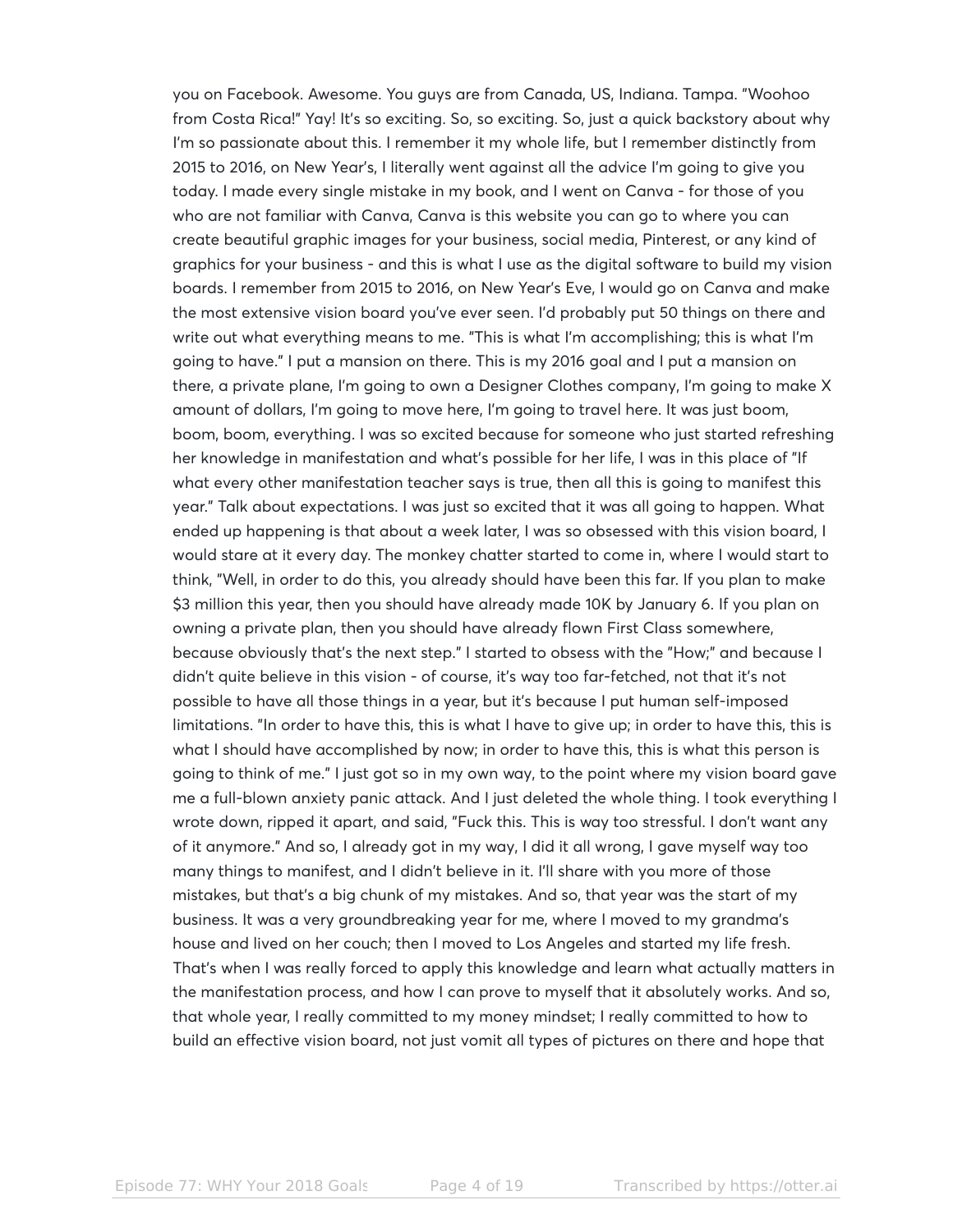it happens. I really learned how to work with your subconscious mind. I started to learn from brilliant people; I read so many books and started going to seminars; I started investing in myself; I went to Abraham Hicks for the first time, the live workshop, and I really started to learn. Come 2016 and 2017, and everything started to take off for me, because - sorry, my Instagram is throwing notifications at me for some reason. So, come 2017 - so that New Year's Eve between 2016 and 2017 - having learned so much in that year, I, first of all, eliminated how much I was manifesting because I knew that to focus on 200 things is a little crazy. And so, I applied some of the information that I'm sharing with you today, and what ended up happening is that I literally felt a shift that weekend, unlike anything I've ever felt in my life. All of a sudden, I simplified the process. I took all the complexity out. I made it totally aligned with what I believed. Obviously, I gave myself a stretch, but I believed that there's a part of me in there that can totally achieve this. That's the zone you want to work in. You want to stretch yourself, but don't put the expectation on yourself to buy a mansion by the end of the year, if you barely live in the house to begin with. That's just a little too farfetched - not that it's not possible. Again, we're not talking about possibility here; we're talking about the human self-imposed limitations, and how to work with them. We, as human beings, automatically put on this cap, and we automatically get in our own way. We all have egos and that inner child is scared, and it wants to protect us. There are so many things that we need to work with. That's how resistance gets built; resistance doesn't come from anywhere except from ourselves. And so, I really learned to work with myself, not against myself. It just felt so good. That weekend was the first weekend in my business that I made 5K in 48 hours. I remember thinking, "Alright, well, we're already 5 percent of the way." My goal was to reach 100K. So, we were already 5 percent of the way there, which is amazing. What ended up happening is that the whole year felt in total alignment with me. I sat down with Brennan; we were drinking champagne. He was still unemployed. I just finished making \$9,000 an entire year of my business, still working my 9 to 5. We're drinking champagne and we open up our notebook - and I'm sure it's one of these notebooks around my apartment that I have, they're so many. In there, I wrote down three or four goals, and I achieved all them by about March April; one of them took just a bit longer until July. I reached my financial goal by April. So, 100K in four months; that whole year, I made 600K, but in four months, I already reached that income goal which was massive for me at the time. It was believable, but it was massive. It was still a stretch because I had never made more than 25K at that time, so that's already quadrupling my income. And so, I achieved all these things. And then, after everything I learned in 2017 - because this is when I started to take classes, like an NLP, hypnosis, and time techniques. I really started to learn how to work even more in alignment with your subconscious mind. I started to apply all these fun manifestation tools and techniques - the most effective ones. What ended up happening from 2017 to 2018 is even more amazing, to where I've been able to triple my goals and revenue. I had goals for my audience size, for instance, and I tripled that. I mean, so many amazing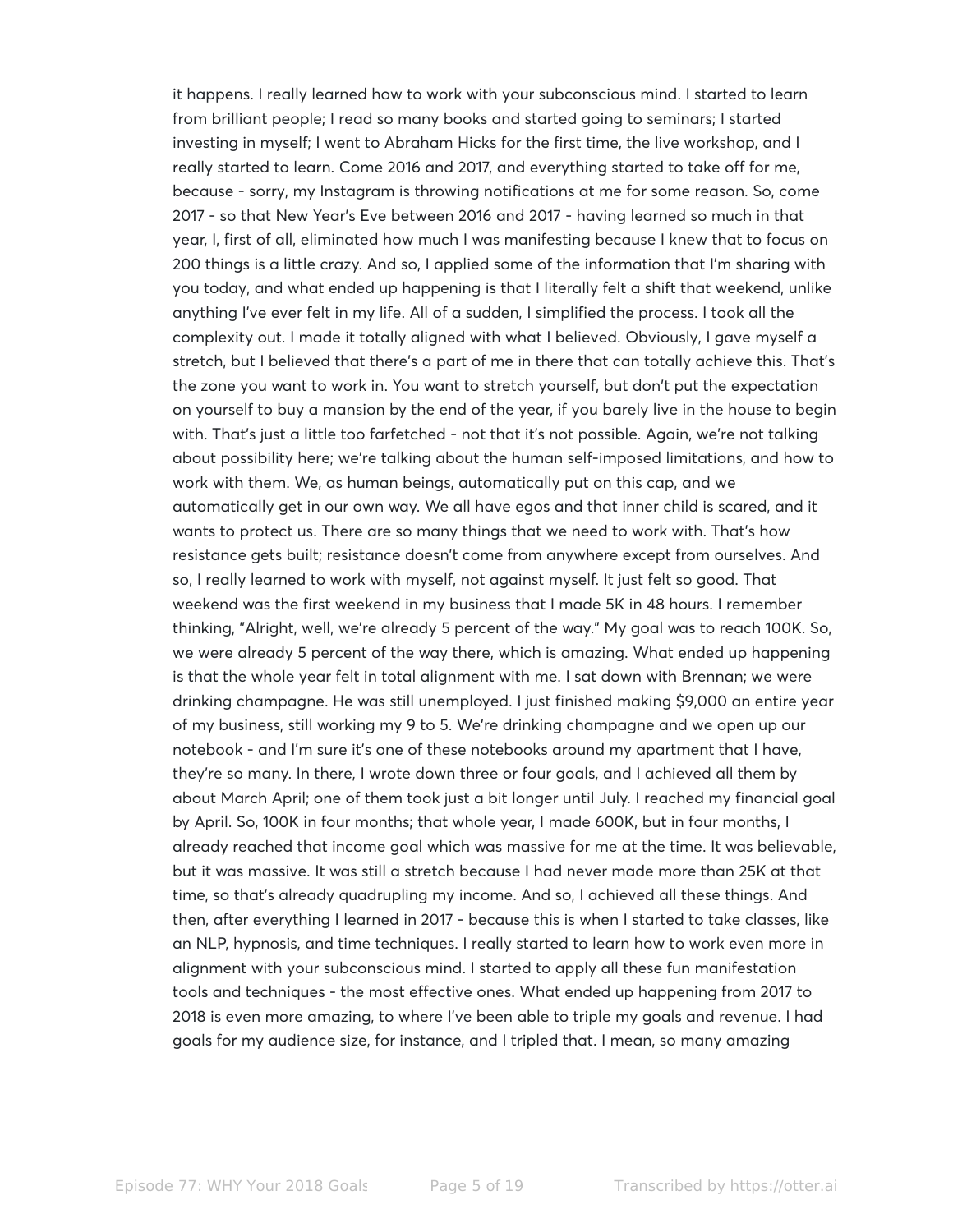things have happened so far. And so, I'm in reflection mode right now and I'm looking back, and I'm just so proud of everything I've done. At the same time, I'm wondering, "What's next? What's my next vision? And how can I apply the same thing that I learned, plus everything I learned now in 2018?" Because you always want to take the lessons from this year and apply it to the next year, otherwise, you're going to end up repeating the lessons, and who wants to do that? That's stagnation right there. You're not really moving forward if you're still learning the same lessons every single year. So, you want to make sure they're solidified, and you want to apply them to the next year. So, it's a really exciting time. I know that I have been in many of your positions, where I'm thinking, "Well, this year kind of flopped." All the other times that I've ever set goals, it's been so to the books in that traditional goal-setting sense; where you have to write down your goal, give yourself all these tasks, create deadlines, create timelines, bust your ass, grind, and hustle. And I'm all about creating an epically aligned year. How does that sound to you? Let's get some comments going, some hearts, some love. For those of you who are panicking about your year and saying, "I screwed up, I didn't achieve anything," just know that even today is a brand new start. Even today, if you truly believe it and decide it, you still have 20 something days. When you work with your higher power, your angels, God, the universe, or whatever it is that you believe in; when you truly step up to the plate to do your part, they/it/he/she (whatever you believe in) will also step up to the plate and do their part. And it's amazing what magic comes out on the other side. Awesome. Why are people panicking? I see people panicking in here. Zach Kravitz is on; I always bombard his livestreams, so it's about time he bombards mine. Yay! "Brand new start." Awesome. So, who wants to know - I have five mistakes that you probably made at the beginning of 2018, and that is why you might not be where you wanted to be now. Who wants to know the five -? For some reason, I was looking at my notes before pushing live, and I found two additional ones that I can stuff into one. So, you're going to get two bonuses and it's basically going to be eight mistakes that you might be making. "I didn't achieve 50% of my goals." You might be making one of these mistakes, right? "I definitely made a mistake at the start of 2018." Again, it's okay. The year's already over, we can forget it, learn the lessons, reflect, and then we can move forward. And that's freaking exciting. So, number one, I have here, "You didn't develop strong enough reasons WHY you want to achieve the goal;" meaning you didn't give your goal enough of a purpose in your life. You didn't really ask yourself, "What are the consequences of me not achieving my goals? And what are the benefits? Who in my life is actually benefiting?" A goal that goes beyond you is going to manifest a lot faster. The universe is always interested in helping the highest good of all involved, and so the more people you involve in a goal - even if it's on an energetic level, the faster and more support you're actually going to have behind that goal. What I mean by that is, for instance, you might be setting an income goal, and you might think, "Well, of course, this is for myself." But when you really think about it, if you have children, do they benefit from a higher income? Of course. If you have a spouse - I finally have a spouse, I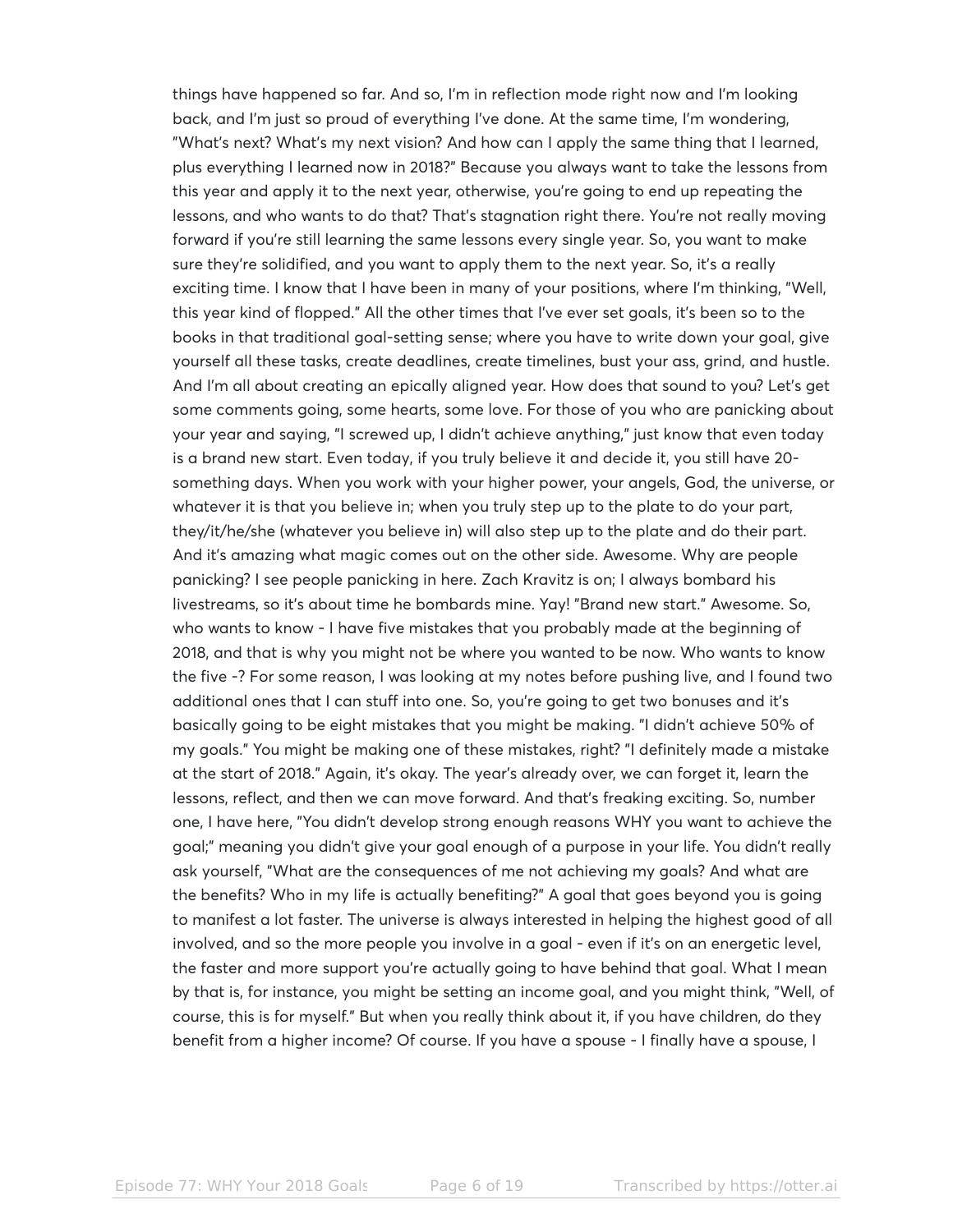have a husband, you guys! - does my husband benefit from me earning more money? Of course. Do the charities, that we support, benefit from us making more income? Of course. I've been committed to developing a rule in my business that has given me so much prosperity up until now, that's totally behind my success, that I'm committed to keeping, which is my 10/10/10 rule. 10 percent of everything that I've earned, I've given away to charity. It's just something that I believe has helped me. It's part of my reason I want to help as many people as possible. I don't just want to impact lives with my courses, trainings, and free content like my podcasts. I also want there to be a component in my business that just goes far beyond anything I can imagine. And so, if I give myself a reason why I want to triple my income; well, I can triple the amount that I give away to charity. Imagine how many lives I can impact if I triple my income; or imagine how many more trips I can take my take my family on if I triple my income; or imagine XYZ. There are so many reasons, but it has to go beyond you. It has to be bigger than you. It has to be really strong, especially if you want to gain leverage and make sure that you achieve it - your subconscious mind knows; Baby, we have to get this going. It's very important," - is when you give yourself consequences for not achieving them. So, for the consequences, you must have something to lose. If you don't have something to lose, I don't believe you're going to be driven enough to make it happen. It's not about making it happen in the sense of forcing it - again, making it happen in my dictionary or my book doesn't mean going out there and forcing things together; it means getting into flow, using your mind, using your energy, and taking inspired action to create things. But if you don't have consequences built in... here's the thing: There are two motivators for human beings; the attainment of pleasure, and the avoidance of pain. And so, you have to integrate the two into your goal-setting, intention-setting, or desire-creating, or whatever you want to call it. If you guys have a negative connotation with the word goal, because maybe you've set yourself up for disappointment in the past, just change the label. That's all it is, it's a label. We can call it intention-setting; we can call it desire-creating; we can call it goal-setting; we can call it whatever it is that you want. But if you don't include the attainment of pleasure in there - which is the benefit - and, even stronger, the avoidance of pain, that really is the formula. Human beings are more driven to avoid pain than we are to gain pleasure. And so, you might have all these reasons why it's a good thing for you to achieve the goal. But human beings are actually more driven - this is just our human nature - to avoid pain and to avoid the consequences. And so, if you're running away from consequences - in a healthy way, of course - and you're running towards pleasure, it's a win-win. Most people only know the pleasure part; they don't know the consequences, therefore, it's not a must for them; it's just a "I should be doing it because it sounds nice." But if you know what you have to lose, holy crap, you gain leverage. So, in terms of developing strong enough reasons why, I guess I have to add in a couple of bonuses in here, of course. First of all, you probably never wrote your goals down. So, if you didn't write them down or put them somewhere, where you are linking your subconscious mind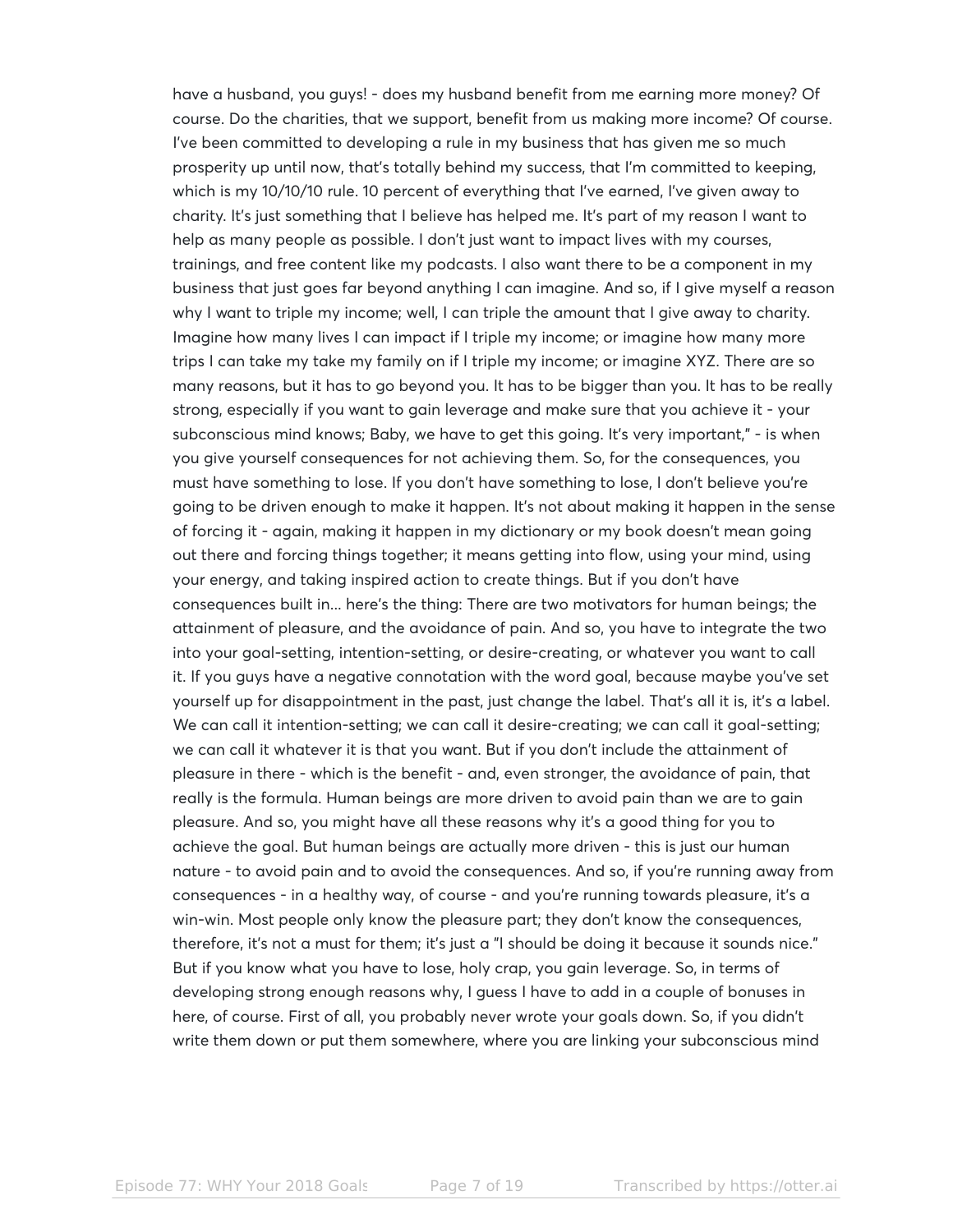and showing it something that is important. What I mean by that is if you tell your subconscious mind something enough times, it will believe it. If you just think something, it's a lot less powerful than you telling someone, or you writing it down. When you go through the effort of taking these goals out of you, putting them somewhere, really putting effort in sitting there and actually writing them down, or having a conversation with someone, or standing in front of your Mastermind - which I've done many times - and telling everyone or your mentor your goals. That's a lot more connected to your subconscious than it is just thinking it right. So, if you haven't written them down, or you haven't really declared them, that's probably why you might be in this awkward space at the end of 2018, where things didn't quite work out. Not only that; you were also not specific enough. Specificity is something that trips up a lot of people, and I understand because a lot of people think that in order for you to manifest something, you have to know every single detail of it. For instance, if you want to manifest some - I don't know, I have like random objects here - a Chapstick. Instead of just saying, "I need to manifest a Chapstick so that my lips are no longer chapped," instead you say, "Well, I can't exactly imagine every detail of the Chapstick, what the detail look like, what the label looks, and all the ridges and everything, so I can't have it." A much bigger and probably more relatable example is dream house. People think that if they can't imagine every single component of their dream house, including the knobs of the cabinet, and what the sink looks like, and what every single carpet look like; that if they can't imagine every single detail and exactly how the toilet flushes, then the universe is not going to know what they're talking about. For me, that's adding way too much stress to the manifestation process. Manifestation is a playful energy, and if you are making it to be work, then you're already resisting your desires; you're already going against the process; you're already slowing it down. And so, you want to be specific enough, to where you have a specific idea of what you mean. Instead of just saying, "I want financial freedom," well, what does financial freedom mean? Does it mean having an extra \$500 a month? Does it mean making \$10,000 a month? Does it mean having millions in the bank? What is your specific goal of financial freedom? What does financial freedom actually mean? Your subconscious mind doesn't like vagueness. If it's too vague, it actually adds stress and it becomes unimportant to you. But if you are specific - and just get as specific as you can get. Again, that's all that matters: to be as specific as you can get. You don't have to be overly specific; just as specific as you can get. And you can always edit. A lot of people are afraid because they think that if they're not specific enough, then they're going to manifest that thing and it's going to be different from what they imagined, or it's not going to be the perfect match. I always say, "Not getting what you don't want is so helpful in the manifestation process, because that's the only way you will ever learn what you want." It's in that polarity - the law of polarity - where, let's say you did manifest your version of financial freedom, and you get an extra \$500 a month. And then you say, "Well, that's not enough. That's not specifically what I wanted. That doesn't feel right to me, I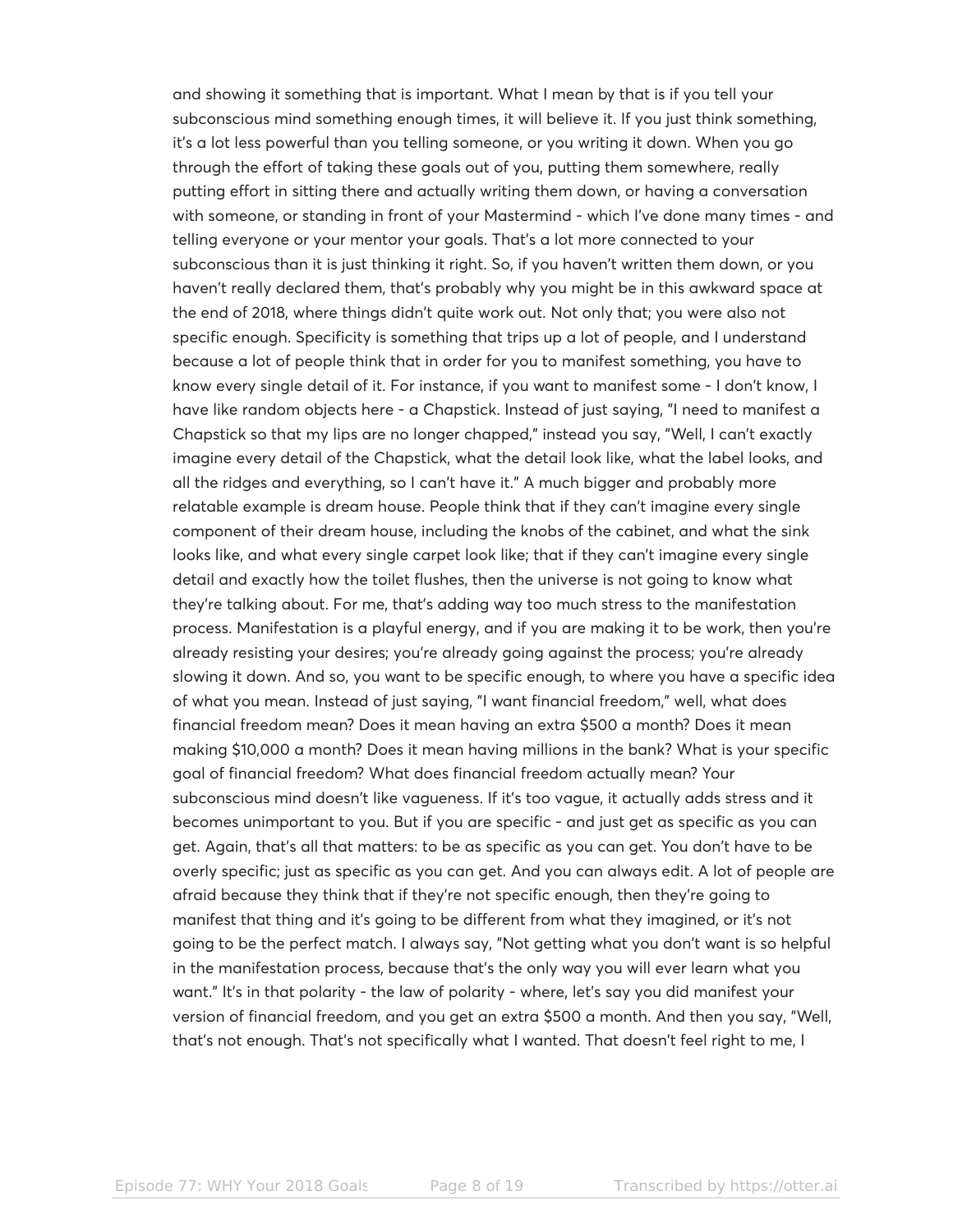actually want a lot more abundance than that." And then you have an opportunity to pivot and do it again. It's not like you are just setting your goal and then you're stuck with it, you can't edit it, and it's signed in blood. It's not like there's a force that's going to get pissed at you if you change your goals. No, you can edit it as many times as you want, and you can keep getting clearer and clearer, but you have to start somewhere. And of course, not giving yourself enough strong reasons why; if you don't have a reason why, then it's never going to be important enough for you to achieve it. It's just going to be something that sounds nice, rather than "This is what I must do." Are you guys getting this? I want to see a "Yes" if you're getting this. Give me some feedback. Give me some love. Damn it, I'm on my phone with Facebook, so I can't expand on some comments. "Don't be vague and, at the same time, don't be specific." Exactly. "People are so afraid to get too specific." I know, I get it. "10/10/10 rule, I was not for this training." I'll explain it another time. If you're familiar with Rich Babe Academy, or if you get my book which is on Amazon for \$20 - Unleash Your Inner Money Babe - we go into that 10/10/10 rule. So, you're loving it. Perfect. Awesome. "Makes sense." Yay. Alright, that is number one. It's going to be a threein-one deal for you. Number two is: You had way too many goals. Now, what is too many? I'm not the judge of that. Too many for one person can be 100 goals, while for another person it can be 10 goals. Either way, if you have anything more than - for me, personally, what worked for me from 2016 to 2018 is actually setting three goals. Most of you might think, "What? But I want more than that. That's it? That's all I can have?" Well, actually, my goals were domino goals, which means that if I achieve them, I have a subset of so many other things underneath it that is implicit; I don't have to write these down because I know them. For instance, if I have an income goal, out of that income goal, I can also achieve my charitable contribution goal. I can also achieve a travel goal. I can also achieve some other goal that involves me having more money. It's a domino goal. So, for me, even learning how the subconscious mind likes to chunk things and that if you give it way too many things to memorize. Have you guys ever noticed that a phone number is seven digits? It's seven digits for a reason. It's because the subconscious mind is able to hold on to seven, plus or minus two chunks at any point in time. So, phone numbers, depending on where you're at, what country you're in, I typically notice that they're about seven to nine digits - because it's seven, plus or minus two. Something that I learned from NLP, as well as Tony Robbins since he's a master of NLP - is that the subconscious mind looks at anything and counts, "One... two... three.. many." So, that's overwhelm after "three." Typically, for me, the mistake that I was making in the past was setting way too many goals; 10 goals for each area of my life - that's already 50 things that I need to accomplish. Imagine if you started 2019, telling yourself, reminding yourself, and putting pressure on yourself to make 50 things happen. That is way too overwhelming and way too stressful. If you stick with three to five - maybe one for each area of your life - and keep it at a domino goal, then this thing will help you achieve another subset of goals. It's just implicit - you don't have to even say it - you just know that if you reach this income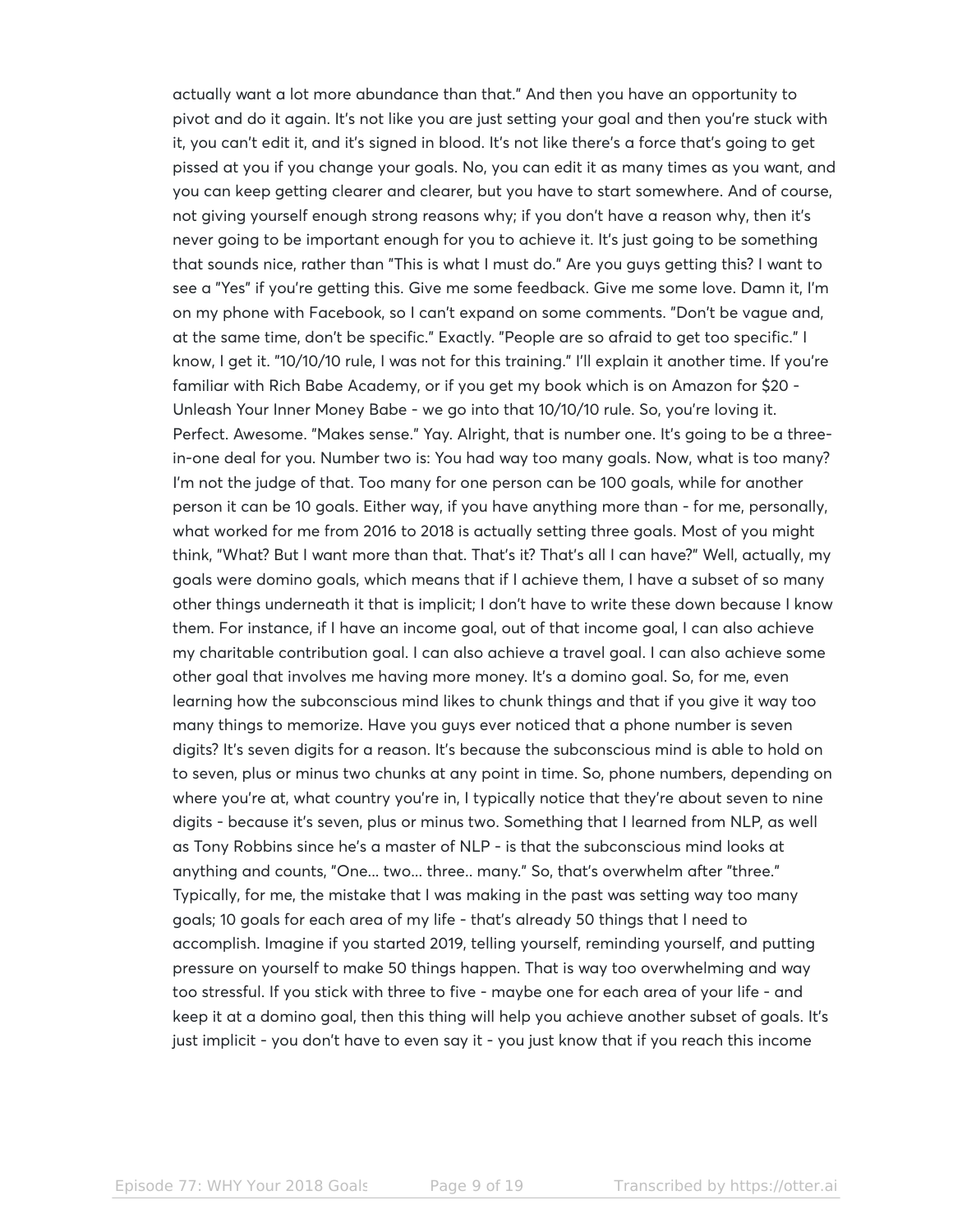goal, this is what's going to happen. If you reach this personal goal of whatever the personal goal is, you know that there are so many other things in that umbrella. So, look for those umbrella goals. So, you probably had too many. I know that's what overwhelmed me. The moment I reduced it to just three goals, I literally achieved them between March to July. When I achieved them, guess what? I could set more goals. I can see how far I can go. So, it's okay. It's not like you're giving yourself a cap in any way; it's just say you are honing in on your focus. You are putting energy into one concentrated space of one to three goals. When all your energy is going into this concentrated space, you're no longer spreading yourself thin. So, imagine sprinkling a bit of energy on 50 goals, rather than putting your freakin' all into three goals. It's a different energy and a different ballgame. A lot of you are shocked about three goals. I know, I know. And, of course, you can set more. This is not a set rule; everyone works differently. I think that many teachers of manifestation just don't quite understand that yet, on the level that I have grown to understand that everyone's going to have a different manifestation process. Everyone has a different brain. We all have different energy. We all have different auras. We all have different factors and circumstances. So, to say that this is the exact way that everyone's going to manifest, you're going against so many people's ways of thinking, belief systems, and how they build resistance. Everyone is different; and so, if you say, "This is the way to go; you have to write it down 50 times each; then you have to do this; then you have to light a candle; and only if you do this is it going to manifest." Maybe that's how you gained certainty, but that's not how everyone gains certainty. So, for me, mine is three goals, but for you, it might be 10, and that's okay as long as you are not overwhelming your subconscious. So, are you understanding Number Two? Did it surprise you? Did it shock you? What are your feelings on this one? For some of you, I see Joanna, "It makes perfect sense." "Incredibly helpful." Thank you, Boss Jen. "I'm always seeing way too many goals." Yes, Lisa. Bri, I will absolutely share on how to crush 2019, of course; but we first have to talk about the mistakes we're making. "Surprised me but makes total sense." "What were your three domino goals for 2017 when you started with this?" I would be lying if I told you that I remember all three. I remember one of them was 100K a year, because I knew if I had 100K a year I'd achieve other goals. I remember Brennan set one where for him it was to pay off all his student loans. I don't remember, I have to go back and check. I have it so integrated into me and I achieved them so quickly that I just moved on. And so, I don't want to tell you the goals that I set in July for the remaining of the year. I want to keep it as exactly what I said on that evening. I'll go look for the paper. It's in my journal somewhere. Okay, so a lot of you are shocked. Awesome. Okay, Number Three: You don't believe your goals are attainable or possible. And this is the biggest stumper of all in the manifestation process. Nothing matters unless you believe it's possible. Seriously, you are wasting your time doing anything and everything if you are not working on your belief. Belief should be number one. You should be setting goals to where they are a stretch for you, but you're still working with yourself on incrementally upleveling. What I mean by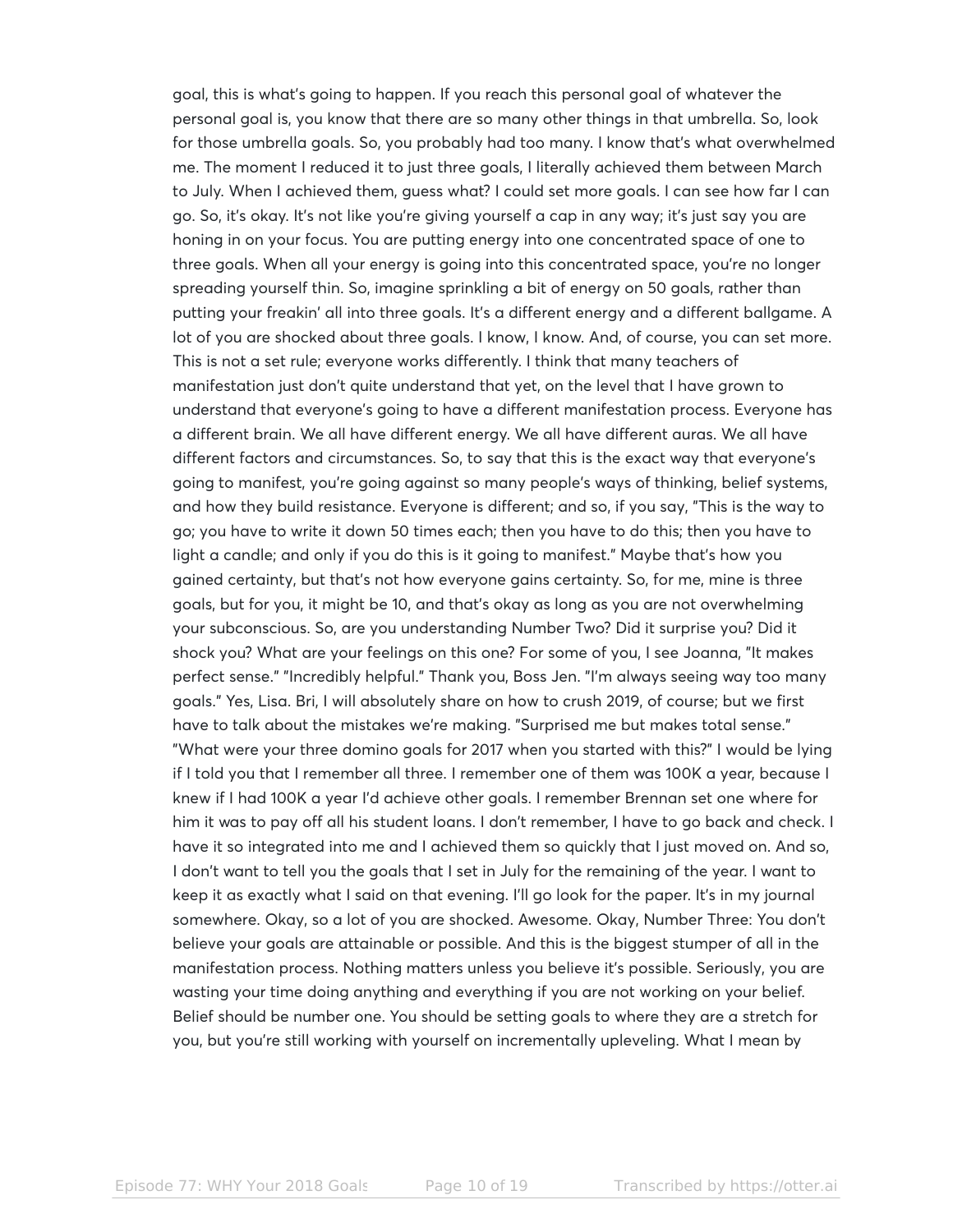that is even though you might desire to make a million dollars, for example - a lot of people just choose this million-dollar goal out of thin air; "This is what I want, this sounds cool," and they put it down. If they've never made over \$50,000 in a year, or even \$200,000 in a year, whatever the amount is; it is possible - of course, it's possible - but the conversation isn't about possibility. It's whether you believe it's possible. Do you have faith that it's possible? Or is there way too much resistance when you look at that number, and all of a sudden, you're getting caught up in the "How"? "How am I going to make this happen? How is this possible? No one I know has ever done this. How many things do I need to sell? How much work do I need to do? What needs to happen, and how is it going to happen?" Holy crap, it's overwhelming. But let's say, for instance, that you've made 50K in a year, and now you want to double that to 100K, that's still a stretch; that's still doubling your income, but you've given yourself a level that works with your belief system, to where, yes, you do believe it's possible. It's a stretch, but you think, "I know so many people who have made 100K; I know it's possible; I can conceptualize the 'How;' I can give it a slight idea of how that might happen, even though that doesn't matter and I'm not going to get involved with the details of 'How." This is at least works with my belief system, and guess what? When you achieve that 100K goal, can you then go to 200K, and then 300K, and then 400K throughout the year? Of course, you can. You can even achieve your million-dollar goal, just by doing these incremental jumps and working with your belief system. Once you achieve 100K, is 150K that far off in the grand scheme of things? No. When you achieve 150K, is 250K really that far off? Not really. For some, it might still be; if you're really used to capping at 150K, going anything above might be a bit of a stretch. But if you're someone who's used to jumping and already growing, you can think, "Alright, 250K is not that much. Let's set that new goal. That's the new vibration that I'm going to emit." And then from then on, you just keep going and keep going. So, it's not about limiting your goals; it's about working with your belief system. Once you believe something, you can't help but manifest it. You can't help but attract it to you because it is a part of you already. It is ingrained into your subconscious mind, and your subconscious is going to work with the attainment of that goal. Once you get your subconscious mind on board with anything, it is game over. So, Number Three, if you haven't achieved your goals in 2018, ask yourself, "Did I really believe it was possible in the beginning of the year? Was it just a little bit too far of a stretch? Not in terms of what the universe can do, but in terms of what I thought I could do, in terms of what I thought I deserved, and in terms of what I believed was possible for me." Now, is this making sense to you? Have any of these been your mistakes in 2018 so far? Let me know. We still have two more that I want to share with you. "Hard to find a balance in believable and still a stretch. Can it be too believable?" Of course. If you're setting a goal - again, I'm using finances because it's easy to jump from number to number and explain to you, because it's so tangible for so many of us to think that numbers are easy - if you're already making 100K and you set a goal of \$110,000, that's way too believable. You can blink and think of ways that you can make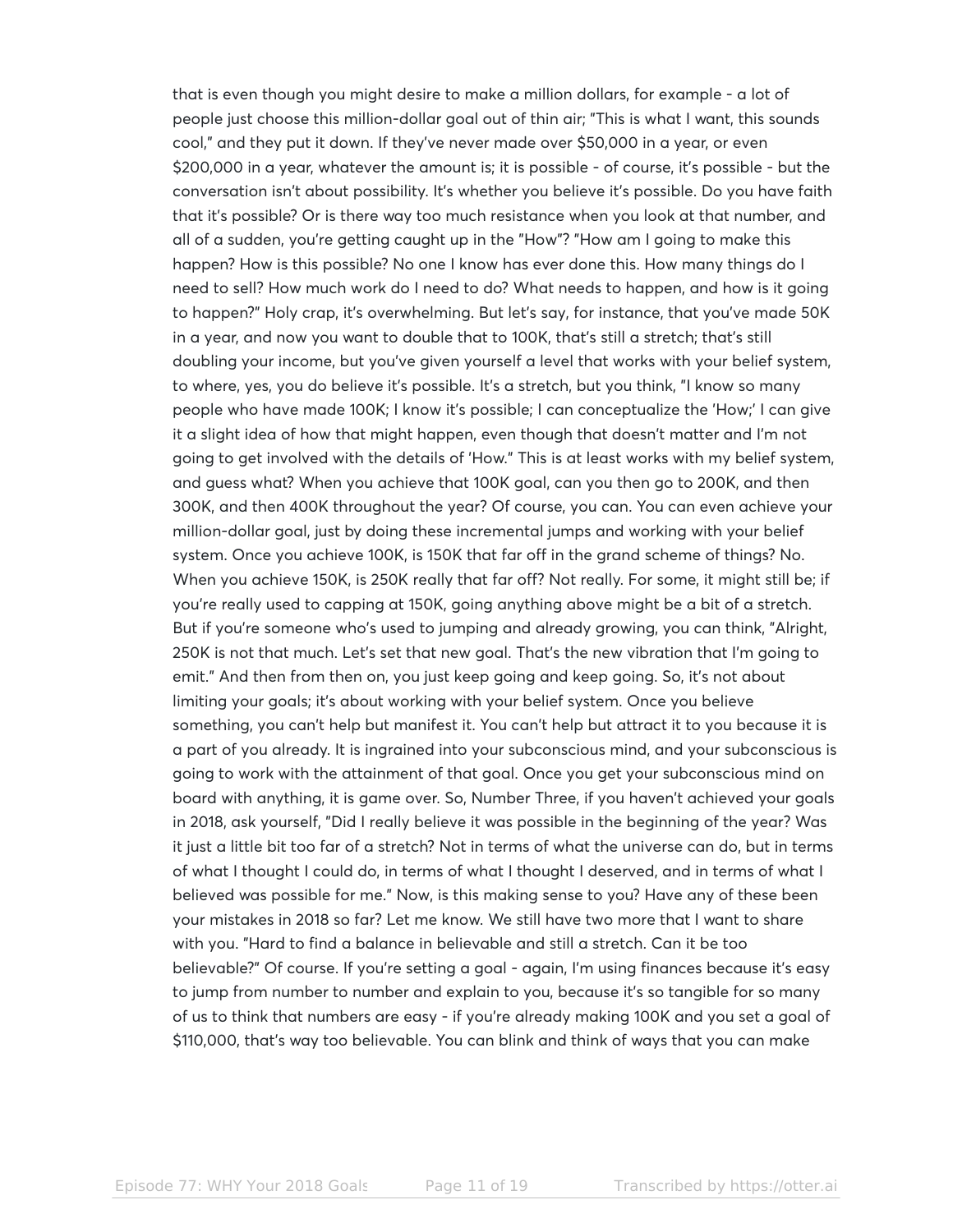that money. If you know how you're going to achieve your goals, that means your goals are too small. If you're setting a goal and you already know how you're going to do it, then it's way too small. Your only excuse, then, is the fact that you didn't make it happen. If you knew it, then why didn't you achieve it? If you knew how to make it happen, why has it not manifested into your reality? And so, you want to work with something where you just know, just a tiny bit, how it might be possible, but of course, there's no way you could ever predict the details. And you have to let go of the details. "All of them." Okay, well, is it making sense now? My iPhone is so far away. "Does the goal need to be what you're going to do to get the money?" You should have a purpose. So, with financial goals, you need to know why you want to manifest the money. If you're just pulling 100K a month or a million dollars out of the sky because you saw someone else achieve it and you think it's really dope and cool; again, if you don't know why you want that money, it goes back to your reasons why. It's just something that sounds nice - it's a "should" - but it's not a must. If you have an income goal, make sure you know why you want the income goal. That's part of "why;" it comes underneath the umbrella goals. Okay, who's ready for Number Four? Number Four is: You stayed in your head, and you never went to your heart. What I mean by that is that you kept your goals at this intellectual level, where you are constantly thinking about them, and thinking about how nice it might be to achieve them, but you never really felt as if they were already done. You never really asked yourself how it would feel to achieve your goals. Not only define how it would feel when you achieve them, but actually take the time to feel those feelings. That is, again, a whole other secret behind manifesting. You have to feel as if it's already done; you have to get into the feelings of. And so, there's a feeling that the money goal is going to bring you. There's a feeling that the relationship goal is going to bring you. There's a feeling that your business goal is going to bring you. There's a feeling that your health goal is going to bring you. What are those feelings? And then understand that you're not actually after the tangible goal or the "thing," because the thing on its own has no meaning. If I were to just deposit - let's say tonight, I tell all of you at 3:00 pm pacific time, that you will all have a million dollars deposited in your bank account, and that you can't do anything with it, except for just stare at it; you can't withdraw the money, you can't add to it, you can't do anything. It's just a million dollars that sits in your bank account and it's completely unusable. Is that what you really wanted? Does that excite you? Does that give you any meaning? Does the tangible money just sitting in your bank account, or the number in your bank account, or the cash in front of you, is that really what you're after? Or is it the things that you want to do with that money? Is it the experiences that you want to have with the money? Is it the opportunity and the choices that money provides you with? What is the meaning for that money? What is the purpose for that money? It's about the feeling that it's going to bring you. What does financial freedom actually feel like? And so, understanding that simply by tapping into the feelings of your goals, every single day; committing. Even start right now. Let's say that tonight, you get really inspired and you decide that you want to goal-set for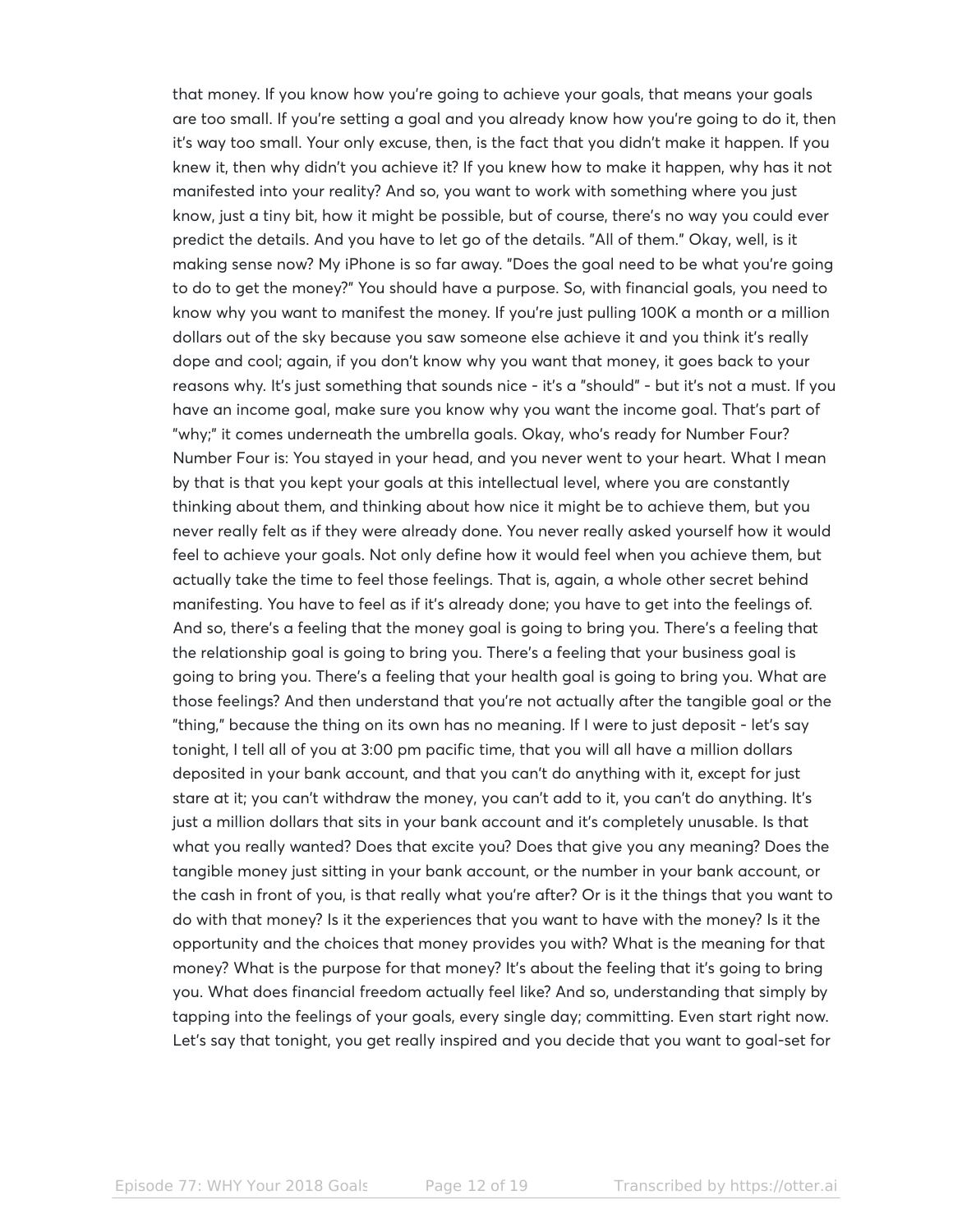2019, and especially those of you who are joining my Epically Aligned Boot Camp, all about how to do this properly in a way where you create an epically aligned 2019, you want to practice - even starting from the moment that you write down your goals, practice feeling those feelings. Feeling a feeling is just getting into state. Could you feel grateful right now if you really wanted to? You could think about something that you're grateful for and immediately tap into gratitude. It's very easy to do. If you wanted to feel sad right now, could you feel sad? Of course. I tell you a sad story, or you would remind yourself of a sad memory, and immediately feel sad. It's really easy. People think that they need the "thing" in order to feel the feeling, when in fact, you need to feel the feeling before you manifest the thing. And so, people have it backwards. Getting into a feeling is just evoking a state. All of us have felt a variety of feelings at some point. At some point, in some way, have you ever felt the feeling of freedom? Maybe it was the day that you graduated from High School and you felt like you had freedom from your classes. Maybe it was the day graduated from College. Maybe you have a memory of you getting out of school for the summer in Sixth Grade, and you knew you had two months of absolute freedom to do whatever you wished in the summertime - go to the beach, the pool, and do whatever you want. That is the feeling of freedom. That's actually a similar feeling to the feeling that you would have when you have the financial goal, or any other goal. And so, make sure you get into your heart around goal-setting, and don't just stay up here and think, "Well, intellectually, this sounds nice." This is a "should." You make it a must by making it your heart issue. Is this making sense? I want to know if one through four is all making sense so far. Are you enjoying this? I see thumbs up galore. "Abraham Hicks talks about how it's the feeling, not the thing." Absolutely. People think it's the thing. People think it's the person. So, how often do you ever see couples who believe that a marriage signing a paper that says they're officially married - or having a child is going to improve their relationship? It's not the thing that's going to solve your problems. It's what you do while you're achieving the thing that's going to solve your problems. It's how you're feeling. It's the state. It's the inner work. It's not the thing that you're after. It's the feeling; you want to feel more love. You want to feel taken care of. You want to feel adored. A paper is not going to give you that. You have to work on that yourself. So, that's an example of something that I see in relationship goals, of people thinking that when they have X, then they'll be happy together; when, really, you must work on your happiness first, and then you'll have all the things. For those of you asking about my workshops so far, I'll share more details about it. It's EpicallyAligned.com - if you're like, "I gotta get in this shit ASAP!" So, the mistake that you've made is that you've been doing more thinking, and less feeling. Number Five, this one will trip all of you up. If you're shocked with three goals, you'll be shocked with this one. Okay, ready? The reason why your 2018 goals didn't manifest as expected is because you expected them to happen in 2018. You're probably thinking, "Huh? What did she just say?" I know, I know. The first time I ever learned this concept, I thought, "Are you effing kidding me? Is this even right? Did I really think hear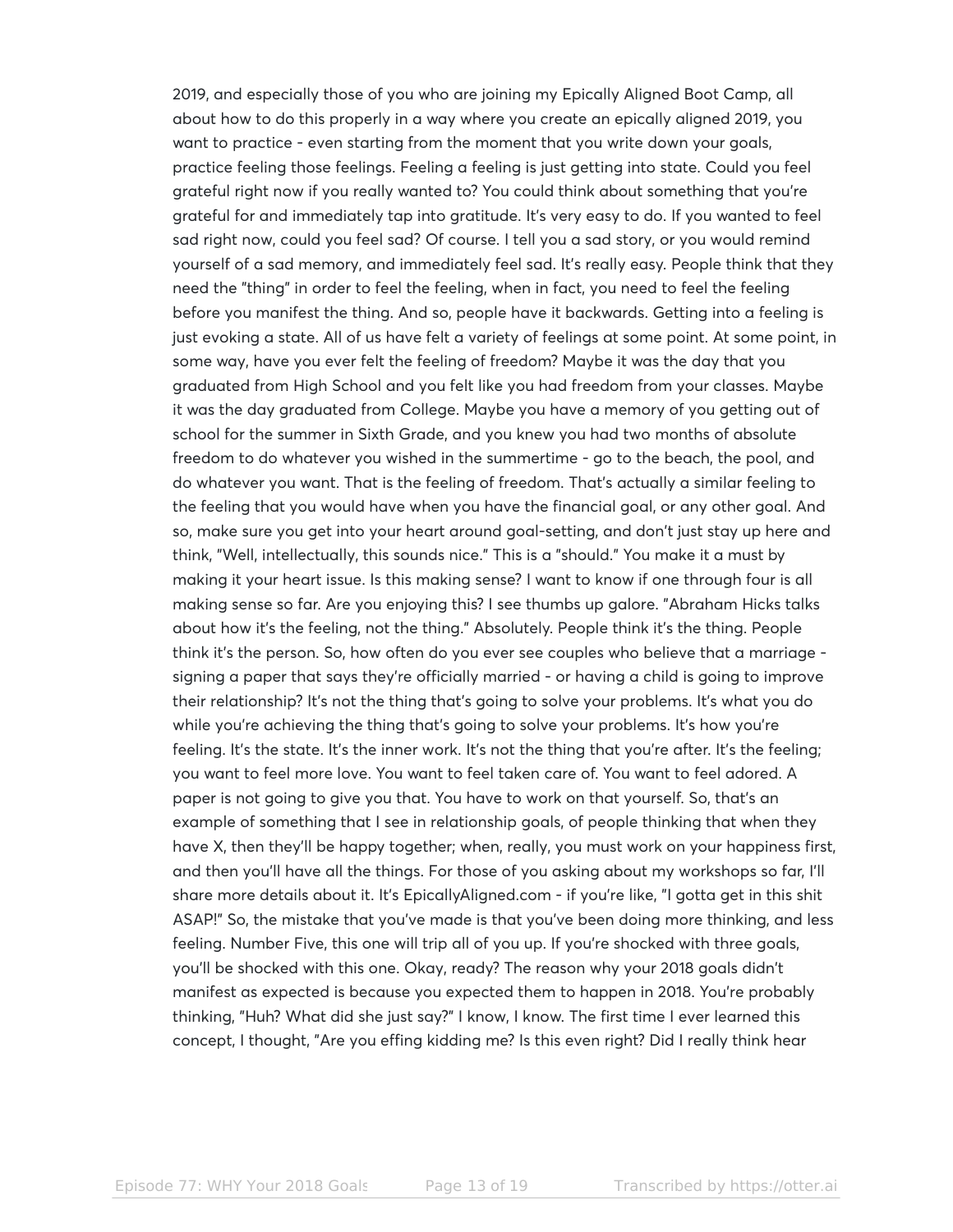that right?" Here's what I mean by this: A lot of you got way too attached. A lot of you were staring at the calendar all year. A lot of you were looking at where you're at, versus what month you're in, so you probably gave up in September; in September, you looked at the calendar and you said, "We got three or four months left and I'm only 20 percent of the way there, so this isn't going to work. Therefore, let me give up." And so, a lot of people give up because they hold such high expectations around timelines. That's the thing; when you have a strict timeline that creates resistance in the manifestation process, you're going to slow it down to where a one-year goal can take 10 years. That's where most people are at; they are slowly but surely getting there, but they're really slowing down the process because every single year, they set the same goal and they get really disappointed that it didn't happen. They start looking at the calendar and stressing out about how many days are left, and they forget all about divine timing. Even though in traditional goal-setting, you are supposed to set a deadline and achieve the goal by this deadline, and if you don't, you're a failure; opposed to that, where is the divine timing? The divine timing still applies to goal-setting because we're all about manifesting. We're not about hustling, forcing things, stressing out, and just being in this very tense masculine energy - for especially us females - all year long. We also need to tap into the feminine and men too. We all have masculine and feminine energies, and they serve us very differently at different times. So, sometimes it's important to be in your masculine energy. I used to be very in my masculine energy when I was building my business because I did feel like I needed to really put all my drive into my business. That's the only way it would have ever taken off the ground. But when I finally got a hang of it, I went back into my feminine energy. I decided to dance, sing, and play with the universe in terms of achieving things and in terms of building my business. I decided to listen to my guidance and say, "How can I serve today?" instead of saying, "This is how I'm going to serve, and this is how many people are going to sign up, and this is this, and this is that, and if this doesn't happen, then I'm a complete failure." Instead, I literally asked every single day, "How can we make it happen faster?" It's not a matter of whether or not we can make it happen; it's how do we make it faster? How do we make it more fun? How do we make it come from a place of ease and joy? So, when you get too attached to your goals happening in a very specific timeline, you're not really surrendering. You're not letting go. You're not allowing your goals and magic in. The thing that will trip people up is when you no longer care. This is the manifestation paradox. It's when you are no longer thinking about your goals, when you're no longer caring whether or not they actually happen. This is not in the sense of giving up on life, lying in bed, and that's it. It's not like you never leave your house and completely give up on life. It means that you are surrendering and letting go, and you're at peace, knowing that your worth and what you deserve is not going to change, whether or not you achieve your goals. It's when you know with certainty that you're still going to be a worthy person, and you're still going to learn, grow, and have success, regardless of whether it happens exactly as planned in the timeline that you planned it, that you're still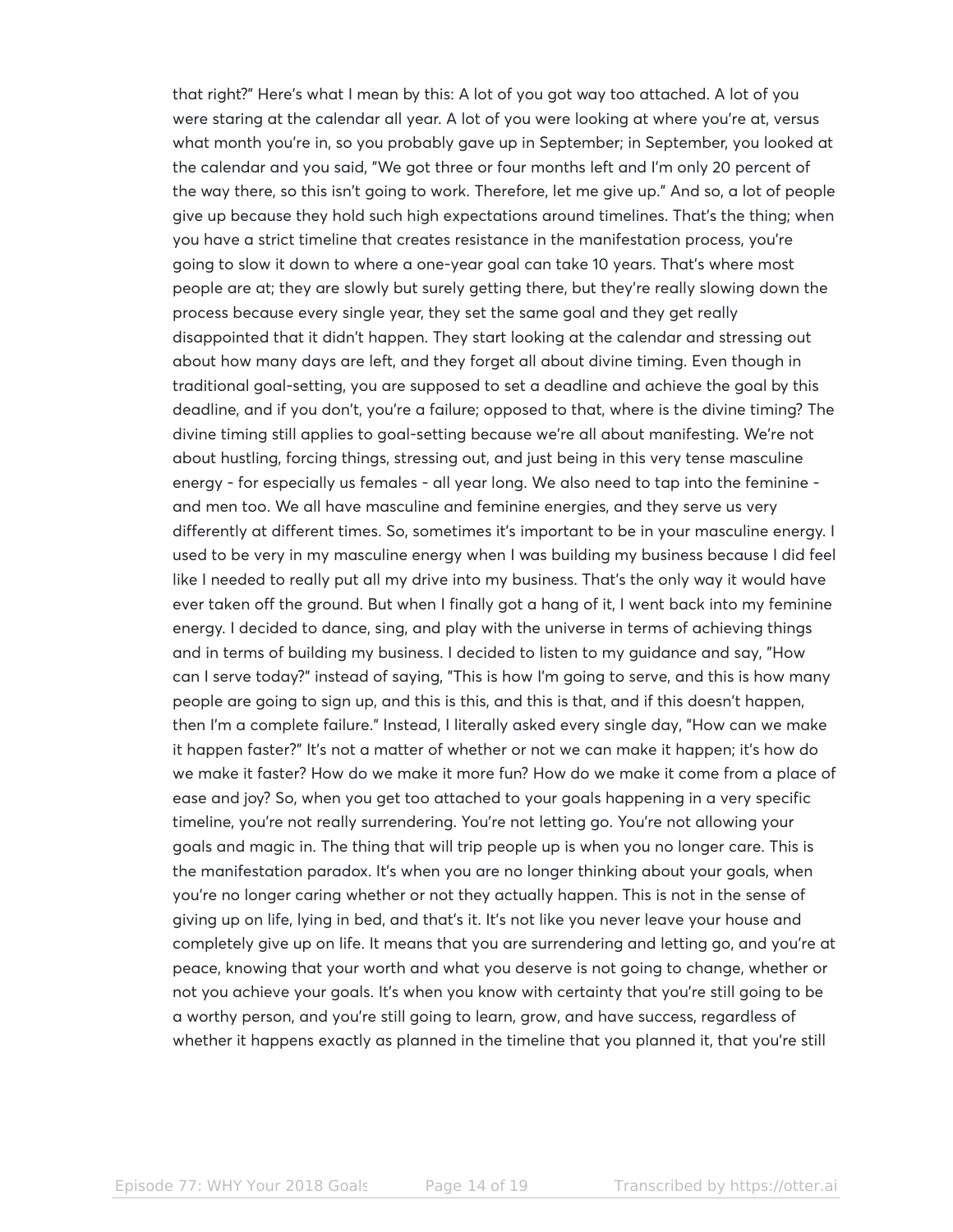going to be okay. You're going to accept the fact, and you're going to be happy. When you create from this energy of "Whether or not it happens, I'm still grateful and at peace;" when you are in that energy, that's when things accelerate rapidly, so much faster than you could possibly imagine. And here's the manifestation paradox: Half the teachers will tell you that you need to visualize, focus, repeat, stare, and light candles; while the other set of manifestation teachers - it literally seems like there's a split, even though both are right. The other half of teachers is all about, "You write it down, you let it go, and you never think about it. You just forget them. You completely surrender, because the moment that you think about it, you're immediately thinking about the lack of them happening," and that is true. Both groups are true. But how do you reconcile attachment and detachment at the same time? How do you reconcile staying focused, and also forgetting it at the same time? It's this balance that we must find. It's understanding that you need to give yourself a significant amount of time - it could be a couple of days, a couple of hours, or a couple of weeks where you really are getting crystal clear; you are feeling, envisioning, and stepping up to the plate as the best version of yourself. You're seeing it clearly; you know it's done; you have absolute certainty. The moment you reach that point, you let go, surrender, and forget about it. That's what I noticed shifted for me massively. When I took the time to become obsessed with my goals, and then completely let them go; meaning that I knew that regardless of what happens this year, I will be successful. Regardless of what happens, my success is inevitable. I'm going to grow, I'm going to learn, and I'm going to have fun. Whether or not they actually happen is nice and all, but it's not going to determine my worth, who I am, and what I'm capable of. As soon as I did that - as soon as I put the two pieces together - magic happened. And so, maybe you were really focusing in 2018 from one side, where you became so overly obsessed. Or maybe you're coming from the other side, where you didn't give yourself a chance to really energize your desires, thinking, "Yeah, this is nice. Okay, forgot it. Let's burn the paper, let it go, and forget about everything," without taking the time to really feel it and embody the version of yourself that already has it, really feeling the feelings and getting into a place of certainty. You have to do both. Both sides count. Okay. Divine timing still matters in goalsetting. Let me know if this is making sense. Let me know your biggest a-ha! moment so far because I just shared with you the five - aka sort of seven or eight - secrets of what might have went wrong in 2018. "It's just the beginning, baby!" Yes! "I really randomly just got extremely excited for 2019." Yes! I am so excited. I am always excited. But 2018 was a very emotionally tough year for me; it was very mentally tough. I feel like I built massive mental muscles. Everything was great in my physical reality, but mentally, I wasn't always there. It's not like I was crazy or anything, but I just kept mentally doubting myself. I struggled with imposter syndrome and a new kind of fear of success that I've never really dealt with before. I dealt with the judgment, fear of people's thoughts, negative comments, and trolls, and this, and that, and it just drove me insane. Finally, about a month ago, I feel like I got my voice, mojo, and confidence back. I feel nothing but positive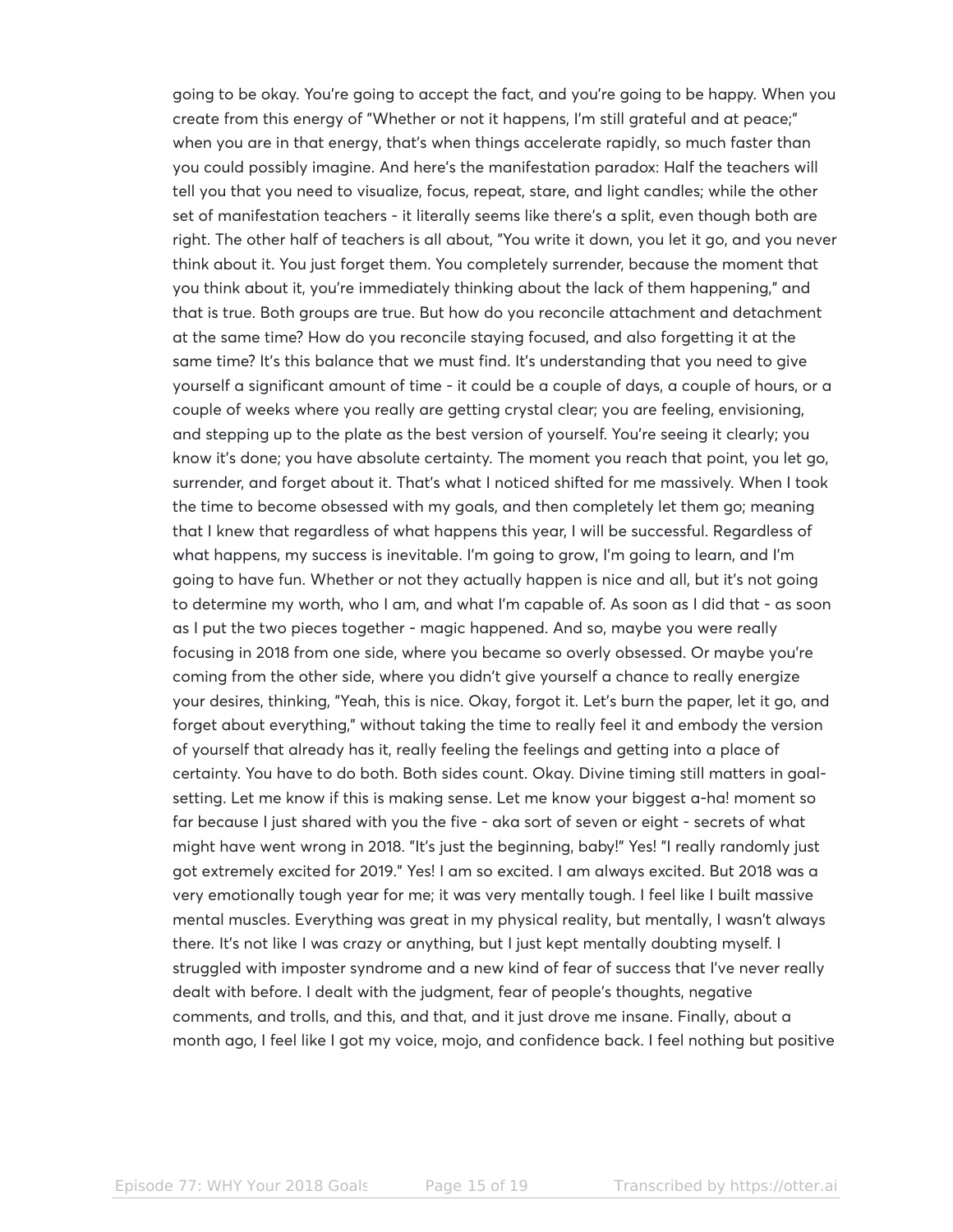vibes in 2019. I feel like a lot of us had to let go of shit in 2018 to create space for incredible things to unfold in 2019. "Plan it. Feel it. Surrender it." Yes! "2019 is going to be an epic year for me." Absolutely. May it be an epically aligned year. Woohoo! "With all of this info and your podcast and your help, there's no way anything can stop me from having the best year of my adult life." Absolutely. It was hard for me, too - emotionally and mentally, but physically it was great. I couldn't have dreamed of a better year in terms of finances, business, experiences, and adventures, but my headspace was a little off. I was in a headspace of manifestation, but more of a headspace of really doubting myself, which of course can really get you down and slow down the manifestation process, when you don't believe that you are worthy of something. So, knowing all these mistakes, now you want to know how to crush 2019. Obviously, a lot of crushing 2019 is not making these mistakes. You can take this, and you can flip it to the opposite, and you can create an abundant, amazing 2019 year. But what I've done for the end of the year, I've decided to really hone in my excitement about New Year's Eve festivities and create a Boot Camp for you. I decided to create a five-day boot camp from December 17 to 21, so you're done by Christmas. Once Christmas comes around, you get to enjoy your family and the festivities, knowing that you have already set yourself up for the most epically aligned 2019 year. So, I've created a boot camp for five days, and there are three live trainings. What we're going to do in these live trainings in this boot camp is I'm going to share with you how to create your goals in a way that's directly aligned with manifestation, and also how to not forget the mistakes you made in 2018. There has to be a proper reflection. And so, the first training on Monday, December 17 is a whole hour on just reflecting and learning from your mistakes. By the way, Instagram, really quick. I know I have a 47-second countdown right now and it's about to end. So, I'm going to end this livestream and hop back on immediately so you can learn how to get into this boot camp and how to create an epically aligned 2019 year. So, I'm going to end you really quick and start over. So, come and join me. Sorry guys, one second. Otherwise, I don't want to cut you guys off. Leave a comment. Damn it. Screw it, the comment was on the other one. Alright, so you guys are back. So, the five-day boot camp: day one is all about reflection; day three - because I want to give you guys a day in between to apply the massive amount of information that I'm about to give you and the massive amount of inner work and inner reflection that you're going to do, and really learning from 2018, so that you don't repeat the lessons again. Who wants to repeat the same year over and over again? The universe will keep delivering you the same lesson unless you freakin' learn it. So, I want you guys to learn. On Wednesday, we're going to do a full-blown workshop on how to apply NLP, time techniques, hypnosis, and all these incredible ways of getting your subconscious mind fully on board with your goals, so that you don't really have to make effort. You make effort in the sense where you're going to do your part; of course, you're going to take aligned action. But first of all, you're going to figure out what your aligned action even is, and it's all about stepping into that version of yourself, who has already achieved her goals, or his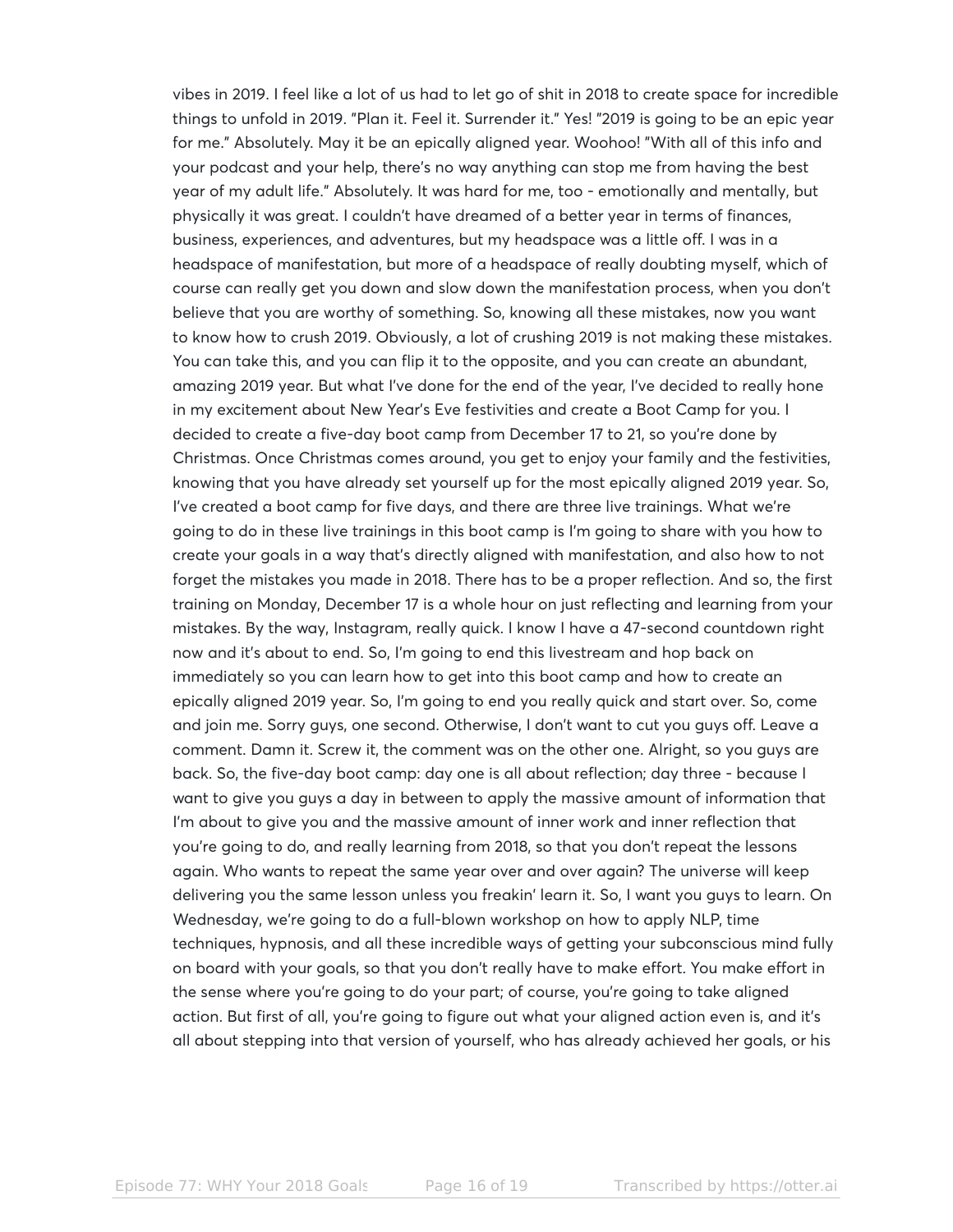goals, because men are allowed too. So, getting yourself in that space and using all these exercises to really get in, and practice feeling. That's what we're going to do on Friday. So, on Wednesday, I'm going to share with you how to do it, and on Friday, we're going to talk all about how to live from a place of already having achieved those goals. That's going to be massive. And so, there are three live trainings; you get lifetime access, so that even if you can't make that week, you can at least get yourself into the boot camps so that I send you recordings. Maybe you're really busy that week; maybe you're really busy during Christmas; but maybe between Christmas and New Year you have a gap, and you really sit down and bang out all three live trainings in a row. Let's see what else: you got a private Facebook community; so, within the Facebook community, you're going to have access to all these incredible, inspiring souls who are all setting incredible goals for themselves in 2019. We're going to support you, we're going to make sure that you have your questions answered, that you're really understanding the content, and that you're not making any mistakes - because, of course, I'm going to refresh your memory on these mistakes in the training, plus share with you how to actually put them into action, It's just going to be pure alignment, manifestation magic, and massive momentum for the best year yet. I believe that 2019 is the year of "The best is yet to come," and I'm super excited for it. If you've previously enrolled into both Goal Smashing Like A BossBabe because I know that some of you have asked what the difference is. Goal Smashing Like A BossBabe, I am going to completely revamp it, make it even juicier, plus you're getting two additional trainings. So, even if you have enrolled previously into my mini-course called Goal Smashing Like A BossBabe, you're getting two additional trainings, and you're going to get the revamped version by enrolling into the boot camp. If you don't enroll into the boot camp, then everything that you currently have stays the same, and you're not going to get the new additional content. A lot of people ask me what the differences are between MBA, RBA, and this Boot camp. MBA is my Manifestation Babe Academy; that's like my Manifestation University. If you want to know anything about everything galore about manifesting your ideal best life, that's Manifestation Babe Academy. Rich Babe Academy is all about completely rebuilding your relationship with money from fresh; completely letting go of any money limiting beliefs, any money traumas, and anything that's holding you back from creating the income that you desire, and really setting yourself up for financial abundance for life. That's what Rich Babe Academy is for. That's not enrolling until end of January - just so you know, you're more than welcome to get on the waitlist by going to RichBabeAcademy.com, but I'm not opening it up until end of January. And then this Boot camp is all about goal-setting from a place of manifestation. So, this is all about honing in on your focus for creating the best year of your life. The thing is, I was initially going to set the price of this boot camp at double what it's at currently; and then I thought to myself, "Yes, this is totally worth it. This is totally what this boot camp is valued at;" but I decided to slash that in half and give it to you at a no-brainer price, so that more of you can experience it. The universe, source, God, whatever you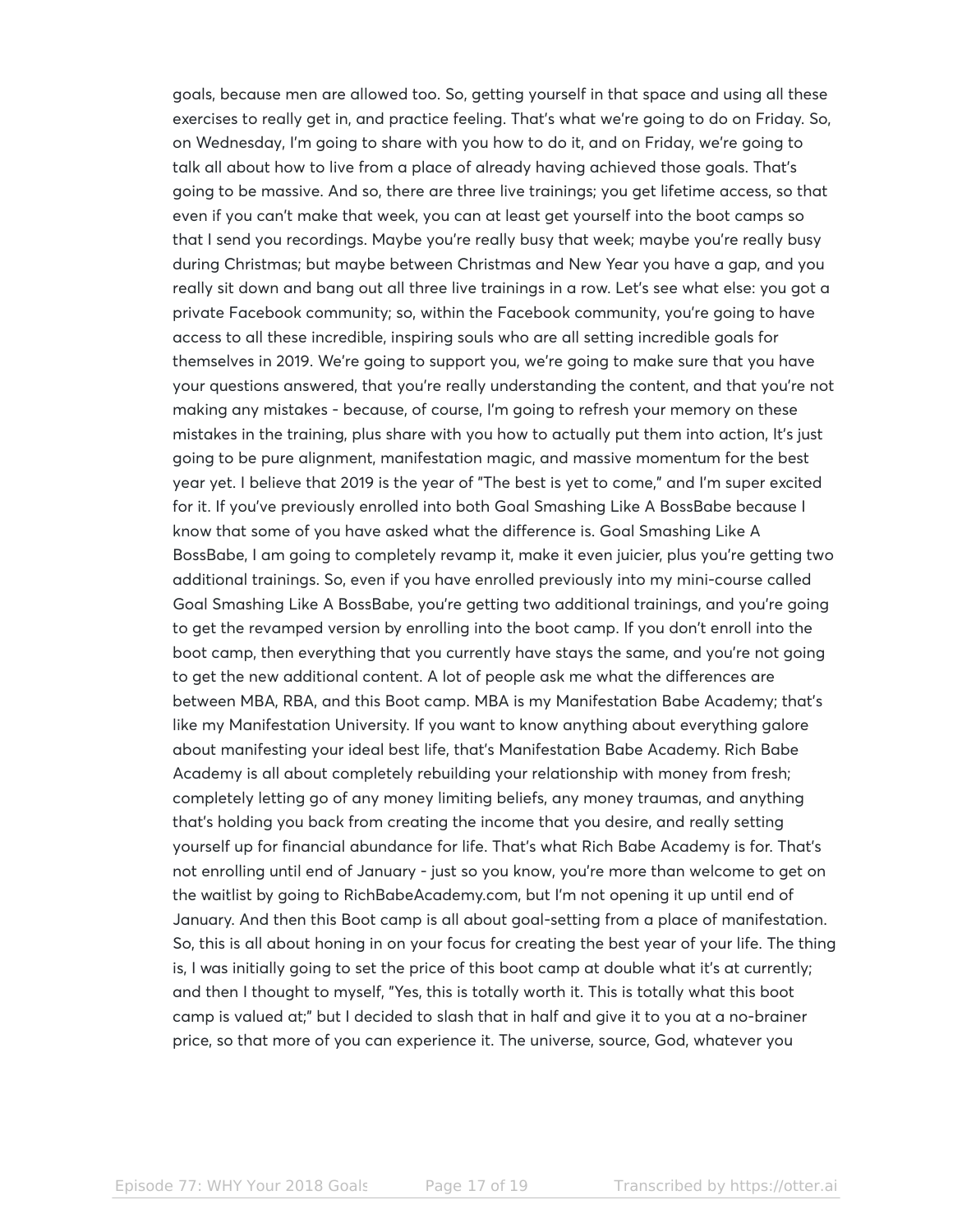believe in, my higher power told me to make it available to more and more people. I want to make sure that 2019 and so on - because of course, it's not like 2019 ends and then you lose all the effects; you can apply it to 2020, 2021, and you have lifetime access - so that more people can experience an incredible life. The more of us that create an epically aligned 2019 year, the more of us benefit and inspire others, and the ripple effect just goes on and on. Just think about what your family is going to experience from this; think about what your spouse is going to experience from this; what anyone you want to support is going to experience from this. Think about the people who you affect, and when you are going to be so much happier, more joyful, and much more fulfilled, how are you going to impact your work? How is that going to impact your family life? How's it going to impact just how you show up in life in general? And so, if you're interested in this boot camp which I'm so excited about. Obviously, you can tell I can talk about this forever and ever and all the mistakes that I've made. I mean, I've made plenty myself, and I want to share with you more mistakes that I see other people making, and not just how to avoid those mistakes, because we're not just talking about avoiding things, but how to really apply manifestation, NLP, time techniques, hypnosis, and all these modalities that I'm obsessed with. How can we put it all together in creating an epic 2019? So, the bootcamp link is EpicallyAligned.com - I kept it really easy. I'll also post the link in my Instagram bio and on Facebook. The reason I haven't posted the link on Facebook is because links bring down the algorithm. Therefore, less of you would be able to find this training. So, I wanted to make sure to take that out and give it to you guys later. So, I'm going to come back and repost it. If you're listening to the podcast right now - because I know I want to add this to my podcast too - you can find it in the show notes. The replay of this training; if you missed it, if you're catching the recording, or you want to share this with someone, invite them to download it off my podcast, or invite them into the Facebook group because I'm not going to take this training down. It's pretty much going to be available the whole time. But if you want to get into the boot camp, I'm only doing it once. It's just for that one week. And so, even if you're catching this recording on January 20, 2019, that boot camp has already closed. But I want you to benefit, because I know that there's value in here that you can already apply. You can even start the process tonight if you wanted to. So, EpicallyAligned.com. Let me just make sure I didn't miss anything. All recordings will be sent; Facebook community; three live trainings; five-day boot camp. Perfect. I've never done this before. So, I'm really excited about it. This is just a one-time opportunity, and I hope you guys get in on it. Are there any questions? I'm going to go ahead and end the podcast now. You guys have an amazing day. Again, EpicallyAligned.com. I'll see you there. Mwah. Bye. Thank you so much for tuning into today's episode. If you absolutely loved what you heard today, be sure to share it with me by leaving a review on iTunes so that I can keep up the good stuff coming your way. If you aren't already following me on social media, come soak up the extra inspiration on Instagram by searching @ManifestationBabe, or visiting my website at ManifestationBabe.com. I love and adore